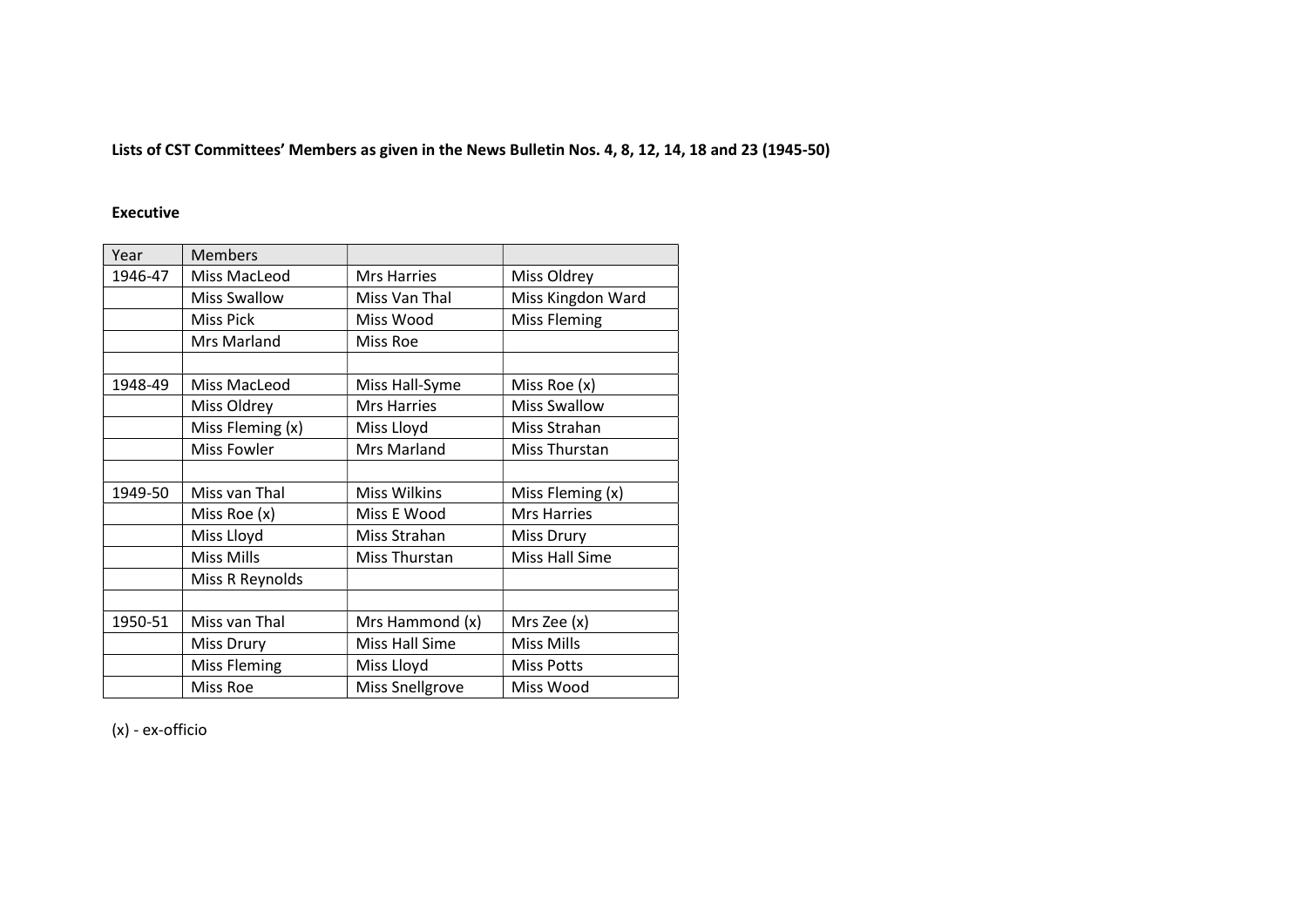#### Council Office-bearers and members

| Year    | Chairman        | Deputy Chairman  | Treasurer       | Press Officer | <b>Members</b>      |                     |
|---------|-----------------|------------------|-----------------|---------------|---------------------|---------------------|
| 1945-46 | Miss EC MacLeod | Miss JH van Thal | Miss GE Lloyd   |               |                     |                     |
| 1946-47 | Miss EC MacLeod | Miss J van Thal  | Miss DM Fleming |               | Miss K Allen        | Miss M Morley       |
|         |                 |                  |                 |               | Miss M Barnes       | Miss B Oldrey       |
|         |                 |                  |                 |               | Dr EJ Boome         | Miss S Pick         |
|         |                 |                  |                 |               | Mrs Boome           | Miss D Roe          |
|         |                 |                  |                 |               | Miss W Kingdon-Ward | Miss H Rosser       |
|         |                 |                  |                 |               | Miss I Knight       | Miss A Swallow      |
|         |                 |                  |                 |               | Mrs Marland         | Miss E Wood         |
| 1947-48 | ditto           | ditto            | ditto           |               | Miss Allen          | Miss Morley         |
|         |                 |                  |                 |               | <b>Miss Swallow</b> | Miss Oldrey         |
|         |                 |                  |                 |               | Miss Barnes         | Miss Thurston       |
|         |                 |                  |                 |               | Miss Dakin          | Miss Kingdon Ward   |
|         |                 |                  |                 |               | Dr Stein            | Miss Strahan        |
|         |                 |                  |                 |               | <b>Miss Wilkins</b> | Miss Wood           |
|         |                 |                  |                 |               | Mrs Marland         |                     |
| 1948-49 | ditto           | Miss B Oldrey    | ditto           |               | Miss Allen          | Mrs Marland         |
|         |                 |                  |                 |               | Miss Lloyd          | <b>Miss Swallow</b> |
|         |                 |                  |                 |               | Miss Rosser         | <b>Miss Fowler</b>  |
|         |                 |                  |                 |               | Miss Dakin          | <b>Miss Pollitt</b> |
|         |                 |                  |                 |               | Miss Thurstan       | Miss Hall-Syme      |
|         |                 |                  |                 |               | <b>Mrs Harries</b>  | Dr L Stein          |
|         |                 |                  |                 |               | Miss Strahan        | Mr Tolfree          |
|         |                 |                  |                 |               | <b>Miss Wilkins</b> |                     |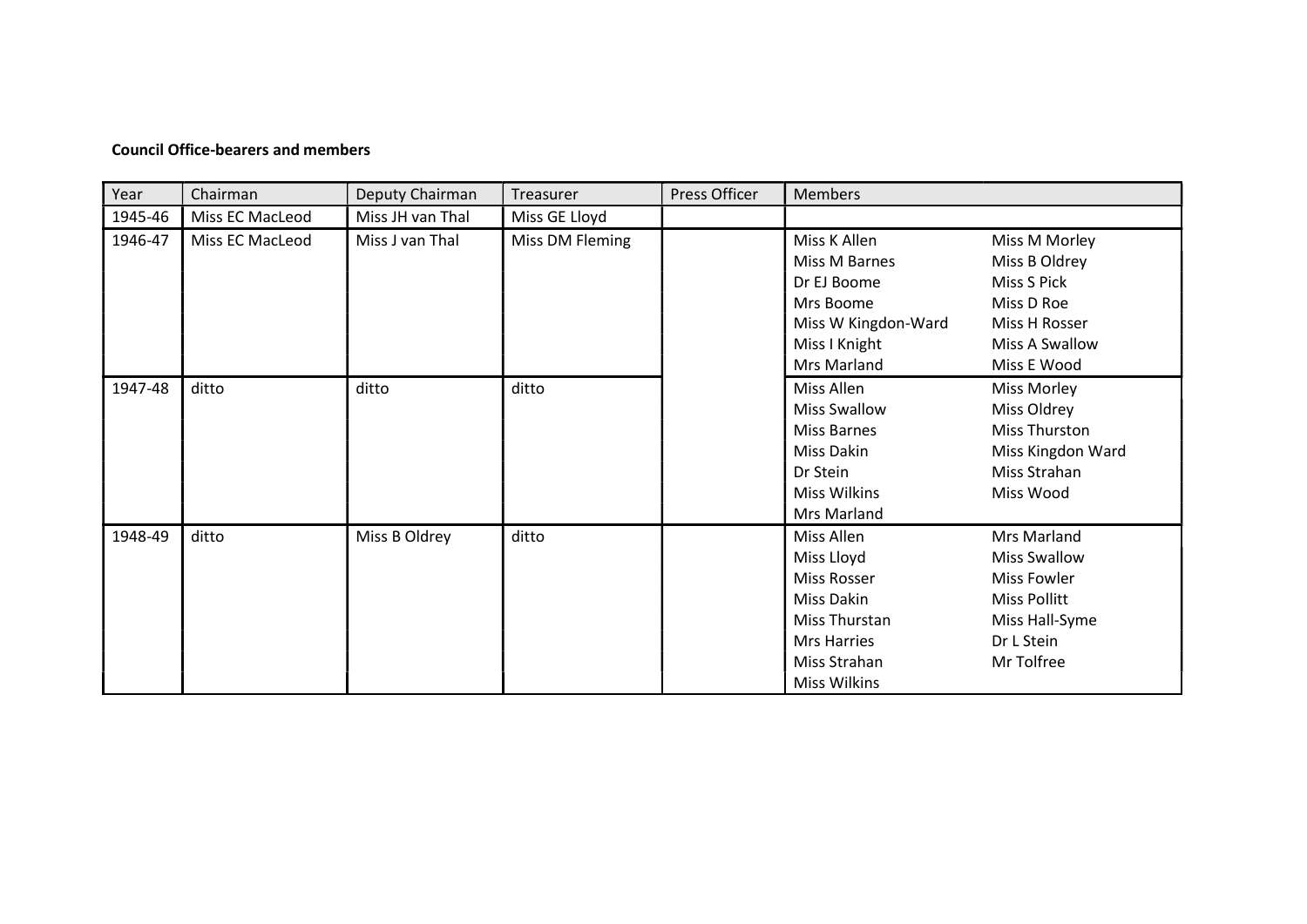| Year    | Chairman      | Deputy Chairman     | Treasurer    | Press Officer | <b>Members</b>                                                                                                                |                                                                                                                      |
|---------|---------------|---------------------|--------------|---------------|-------------------------------------------------------------------------------------------------------------------------------|----------------------------------------------------------------------------------------------------------------------|
| 1949-50 | Miss van Thal | <b>Miss Wilkins</b> | ditto        | Miss Wood     | Mrs Corcoran<br><b>Mrs Harries</b><br>Miss Rosser<br>Miss Dakin<br>Miss Lloyd<br>Miss Pollitt<br>Mr Tolfree<br>Miss Hall Sime | Miss Strahan<br><b>Miss Drury</b><br>Miss Mills<br>Miss Thurstan<br>Miss Ferrie<br><b>Miss Renfrew</b><br>Mr Wilmore |
| 1950-51 | ditto         | Mrs Hammond         | Mrs $Zee(x)$ | ditto         |                                                                                                                               |                                                                                                                      |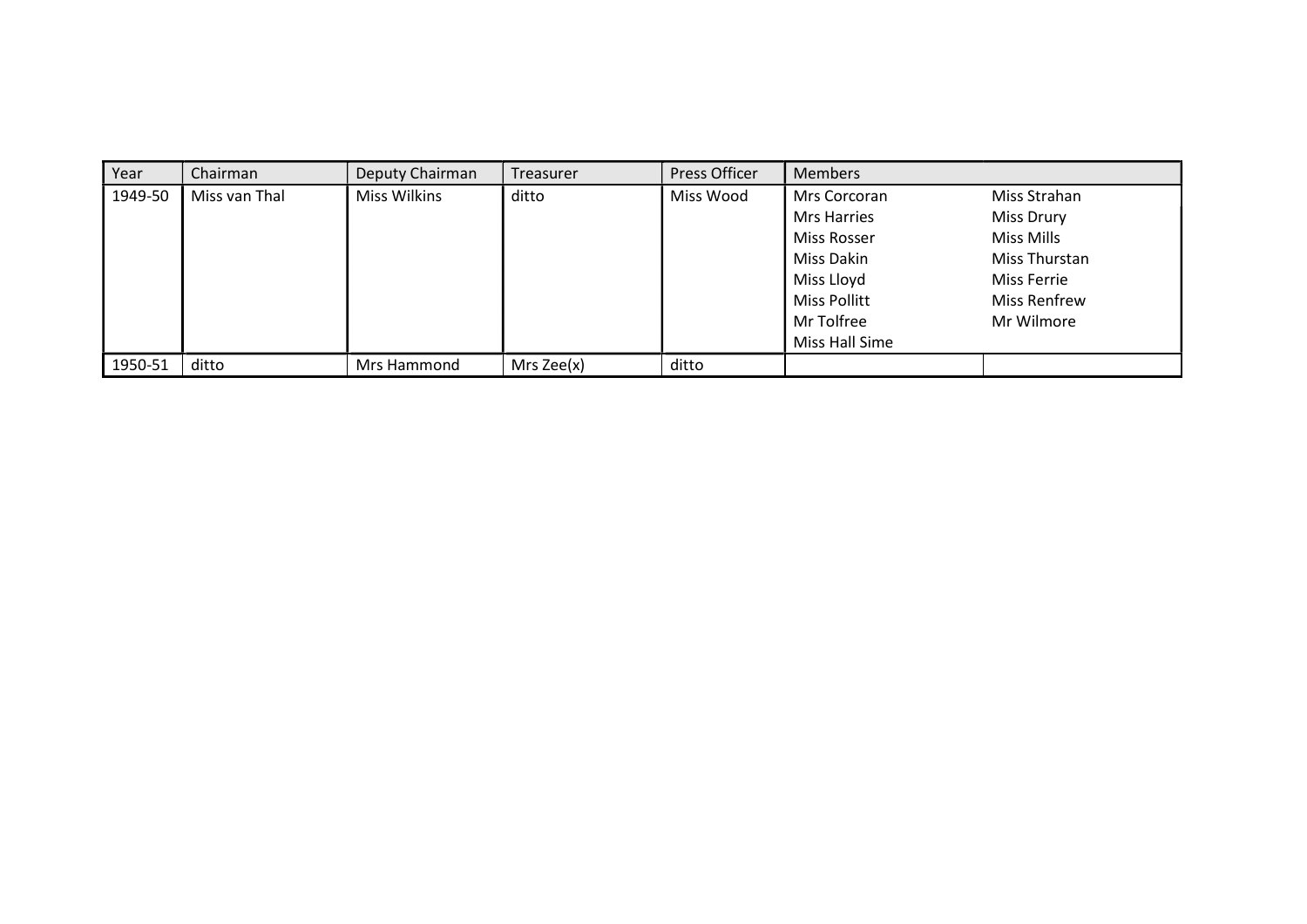## Representatives

| Year    | <b>Council Members (F)</b> | <b>Council Members (M)</b> | Scotland          | Northern             | Midland             | Southern          |
|---------|----------------------------|----------------------------|-------------------|----------------------|---------------------|-------------------|
| 1946-47 |                            |                            | Miss K Morrison   | Miss M Ashworth      | Miss MC Wallace     | Miss M Judd (Sec) |
|         |                            |                            |                   |                      |                     |                   |
| 1947-48 | see above                  |                            | ditto             | ditto                | <b>Miss Renfrew</b> | ditto             |
|         |                            |                            |                   |                      |                     |                   |
| 1948-49 |                            |                            | Mrs Wohl          | Miss Sievwright      | ditto               | ditto             |
|         |                            |                            |                   |                      |                     |                   |
| 1949-50 |                            |                            | ditto             | ditto                | Miss M Satchell     | Miss R Reynolds   |
|         |                            |                            |                   |                      |                     |                   |
| 1950-51 | <b>Miss Ferrie</b>         | Miss Allen                 | <b>Miss Clark</b> | <b>Miss Hastings</b> | Miss Satchell#      | ditto             |
|         | Miss Fleming               | Mrs Corcoran               |                   |                      |                     |                   |
|         | Mrs Hammond                | <b>Miss Drury</b>          |                   |                      |                     |                   |
|         | Mrs Harries@               | Miss Hall Sime             |                   |                      |                     |                   |
|         | Miss Lloyd                 | Miss Mills                 |                   |                      |                     |                   |
|         | Miss Roe                   | <b>Miss Pollitt</b>        |                   |                      |                     |                   |
|         | Miss Rosser                | <b>Miss Potts</b>          |                   |                      |                     |                   |
|         | Miss van Thal              | <b>Miss Renfrew</b>        |                   |                      |                     |                   |
|         | Miss Wood                  | <b>Miss Snellgrove</b>     |                   |                      |                     |                   |

# changed to Miss Davie in Bulletin No. 23 @ - changed to Oswald in Bulletin No. 23 (F) - Fellows' representatives (M) - Members' representatives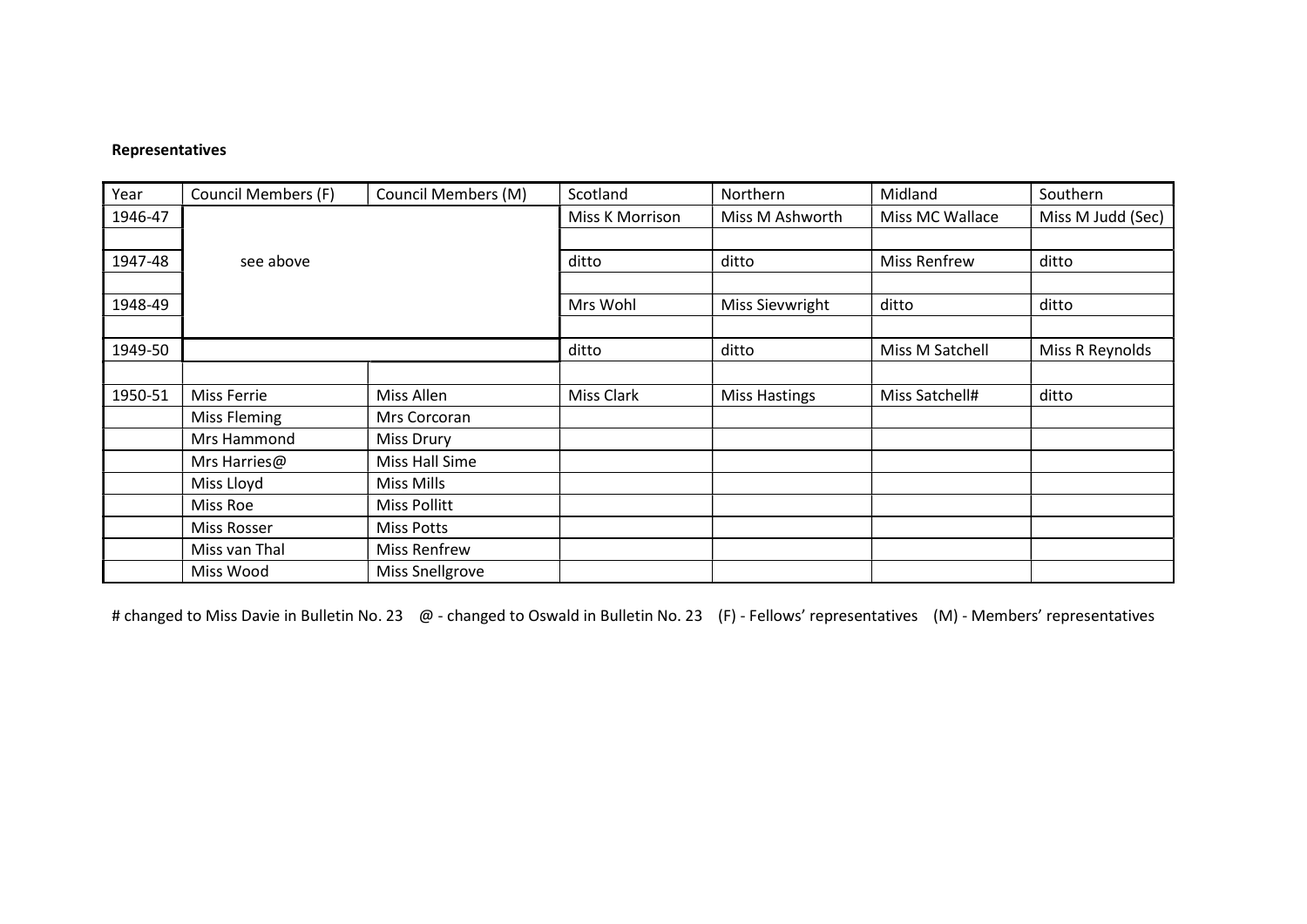# Editorial

| Year    | Journal Editor | Journal Sub-Editors             | Bulletin (Editor-in-Chief) | <b>Bulletin (Editors)</b>                                     | Circulariser     |
|---------|----------------|---------------------------------|----------------------------|---------------------------------------------------------------|------------------|
| 1945-46 | Dr Stein       | Miss J Wilkins<br>Miss M Morley | Miss M Barnes              | Miss K Allen<br>Miss H Potts<br>Mr T Smith<br>Miss M Topping  | Miss D Gledsdale |
| 1946-47 | Miss J Wilkins | Miss M Morley\$                 | Miss MC Wallace            | <b>Miss Potts</b><br>Mr T Smith<br>Miss Renfrew               | Miss D Gledsdale |
| 1947-48 | ditto          | ditto\$\$                       | <b>Miss Renfrew</b>        | Miss Potts\$\$<br>Miss Storrs\$\$<br>Mr Smith<br>Miss Strahan | Miss Turner      |
| 1948-49 | ditto          | ditto\$\$                       | ditto                      | <b>Miss Storrs</b><br>Miss Strahan<br>Miss Stark              |                  |
| 1949-50 | ditto          | ditto\$                         | ditto                      |                                                               |                  |
| 1950-51 | ditto          | ditto\$                         | ditto                      | Miss Potts\$                                                  |                  |

\$ - Assistant Editor

Dr L Stein was invited to serve as scientific adviser for 'Speech' in 1946-7

\$\$ - Sub-Editor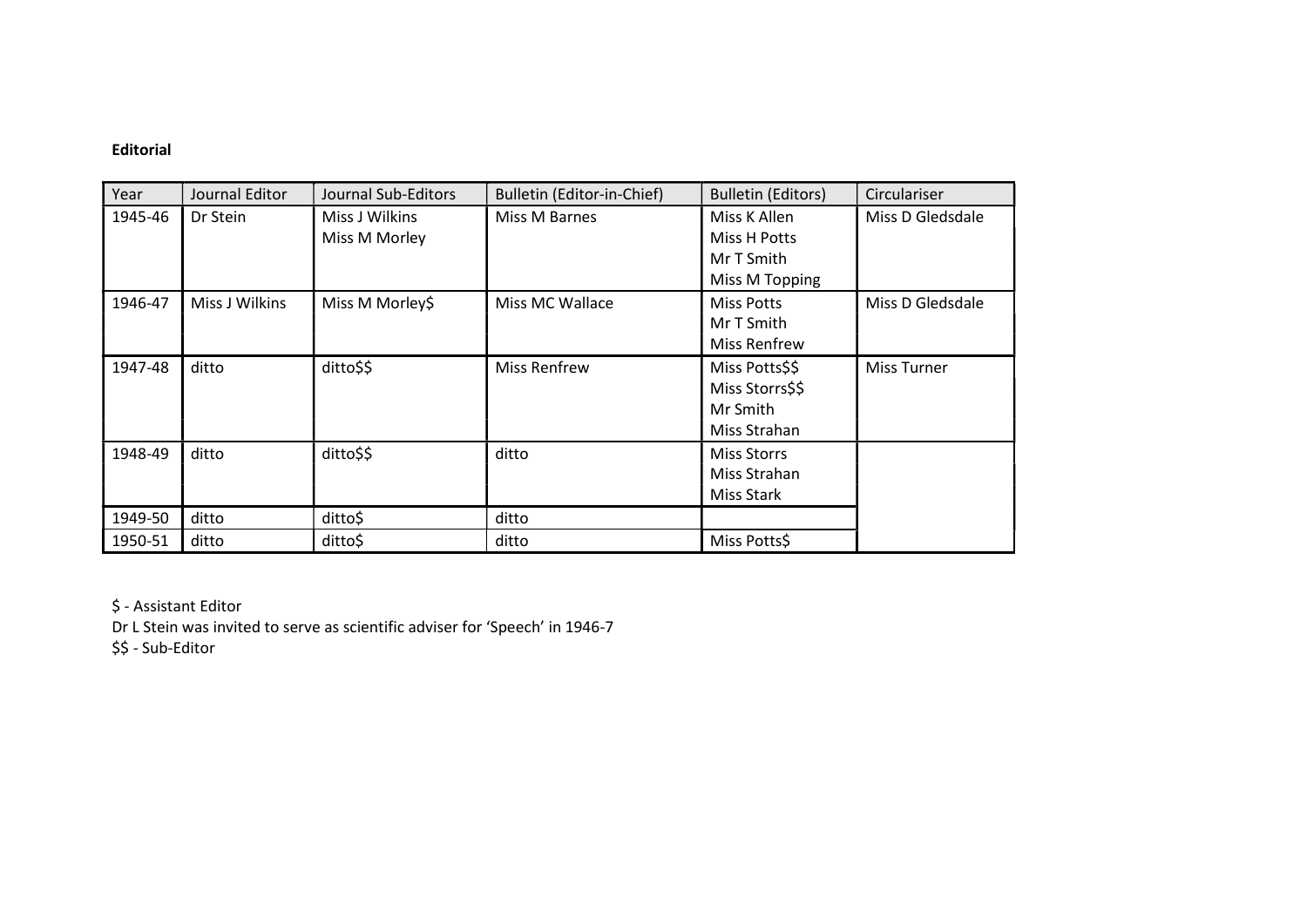#### Examinations Committee

| Year     | <b>Members</b>                          |                            |                     |
|----------|-----------------------------------------|----------------------------|---------------------|
| 1945-46  | Miss M Fleming                          | Miss A Hill                | Mr F Melville*      |
|          | Miss B Oldrey                           | Miss S Pick                |                     |
| 1946-47% | Mrs Boome                               | <b>Miss Frances Wilson</b> | <b>Miss Swallow</b> |
|          | Mr Melville                             | Miss Lucas                 | Miss E Wood         |
| 1947-48  | Miss Swallow (Chairman)                 | Miss E Wood                | Miss Lucas          |
|          | Miss F Wilson (Treasurer and Secretary) | Mrs Boome                  | Mr Melville         |

\*co-opted

% - Miss Swallow now Council representative on the Board of Examiners on the retirement of Miss Wilkins Miss van Thal (Chairman of Council) and Miss Wood listed as Examinations Board for 1950-51 in Bulletin No. 23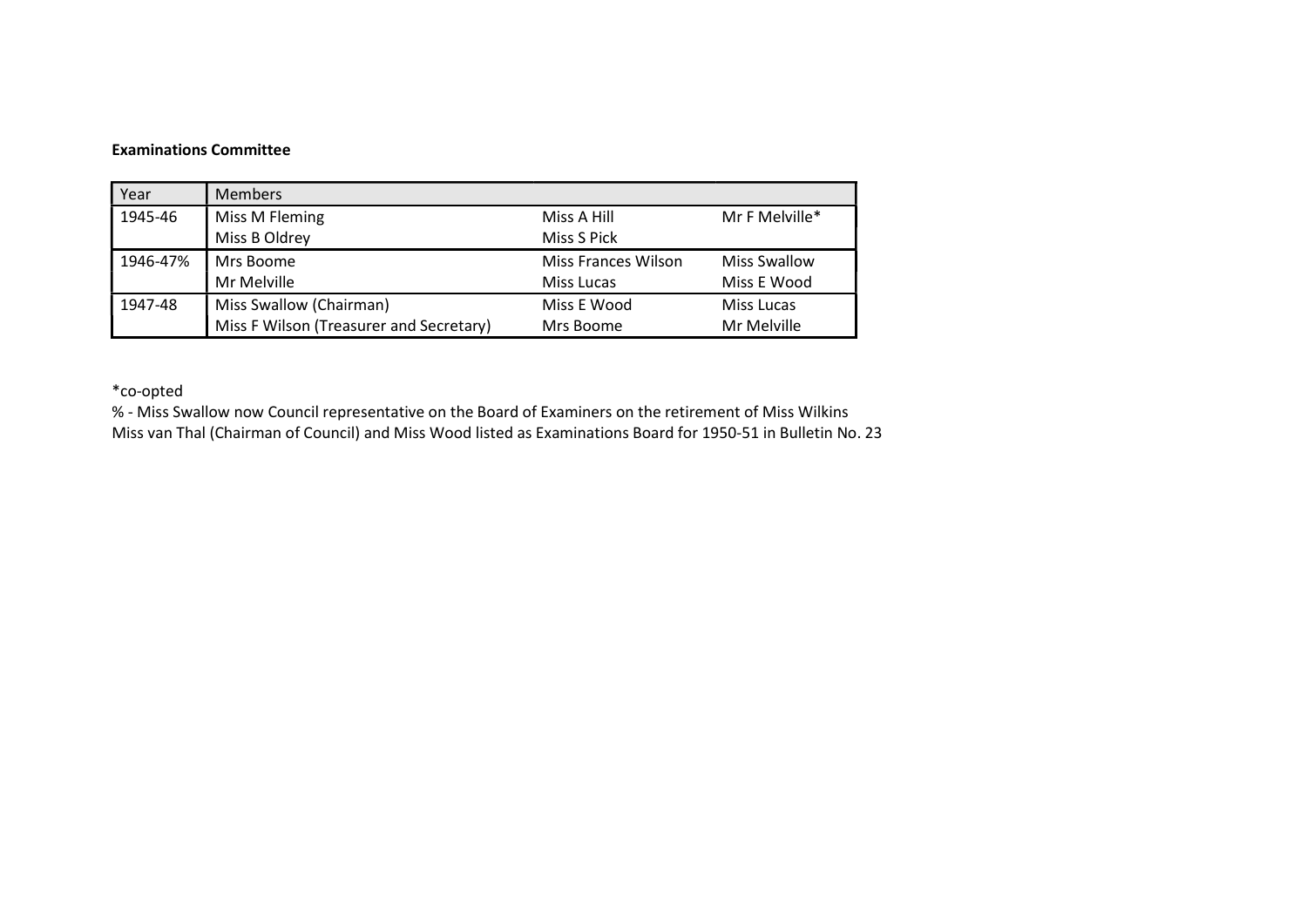# **Others**

| Year    | <b>Salaries</b>       | <b>War Casualties</b> | <b>SCT</b>         |
|---------|-----------------------|-----------------------|--------------------|
| 1945-46 | Miss M Ferrie         | Miss J Dakin          |                    |
|         | Miss I Knight         | Miss J Hooper         |                    |
|         | Miss H Rosser         | Miss S Pick           |                    |
|         | Mr AP Tolfree         | Miss J Sutcliffe      |                    |
| 1948-49 | Miss Rosser           |                       |                    |
|         | <b>Miss Fleming</b>   |                       |                    |
|         | Miss Judd             |                       |                    |
|         | Miss Hall-Syme        |                       |                    |
|         | Miss van Thal         |                       |                    |
|         | Mr Tolfree            |                       |                    |
| 1949-50 | Miss van Thal         |                       | Miss van Thal      |
|         | Miss Rosser           |                       | Miss Morley        |
|         | <b>Miss Pollitt</b>   |                       | Miss Kingdon-Ward  |
|         | <b>Miss Hall Sime</b> |                       | <b>Mrs Marland</b> |
|         | Miss Mills            |                       |                    |
|         | Mr Tolfree            |                       |                    |
|         | Miss Roe              |                       |                    |
| 1950-51 | Miss van Thal         |                       | Miss van Thal      |
|         | Mrs Hammond           |                       | Mrs Hammond        |
|         | Miss Roe              |                       | Miss Morley        |
|         | <b>Miss Rosser</b>    |                       | Miss Kingdon Ward  |
|         | <b>Miss Fleming</b>   |                       | <b>Mrs Marland</b> |
|         | Mr Tolfree            |                       | Dr Stein           |
|         | <b>Miss Pollitt</b>   |                       |                    |
|         | Miss E Clark (x)      |                       |                    |

STC - standing committee for terminology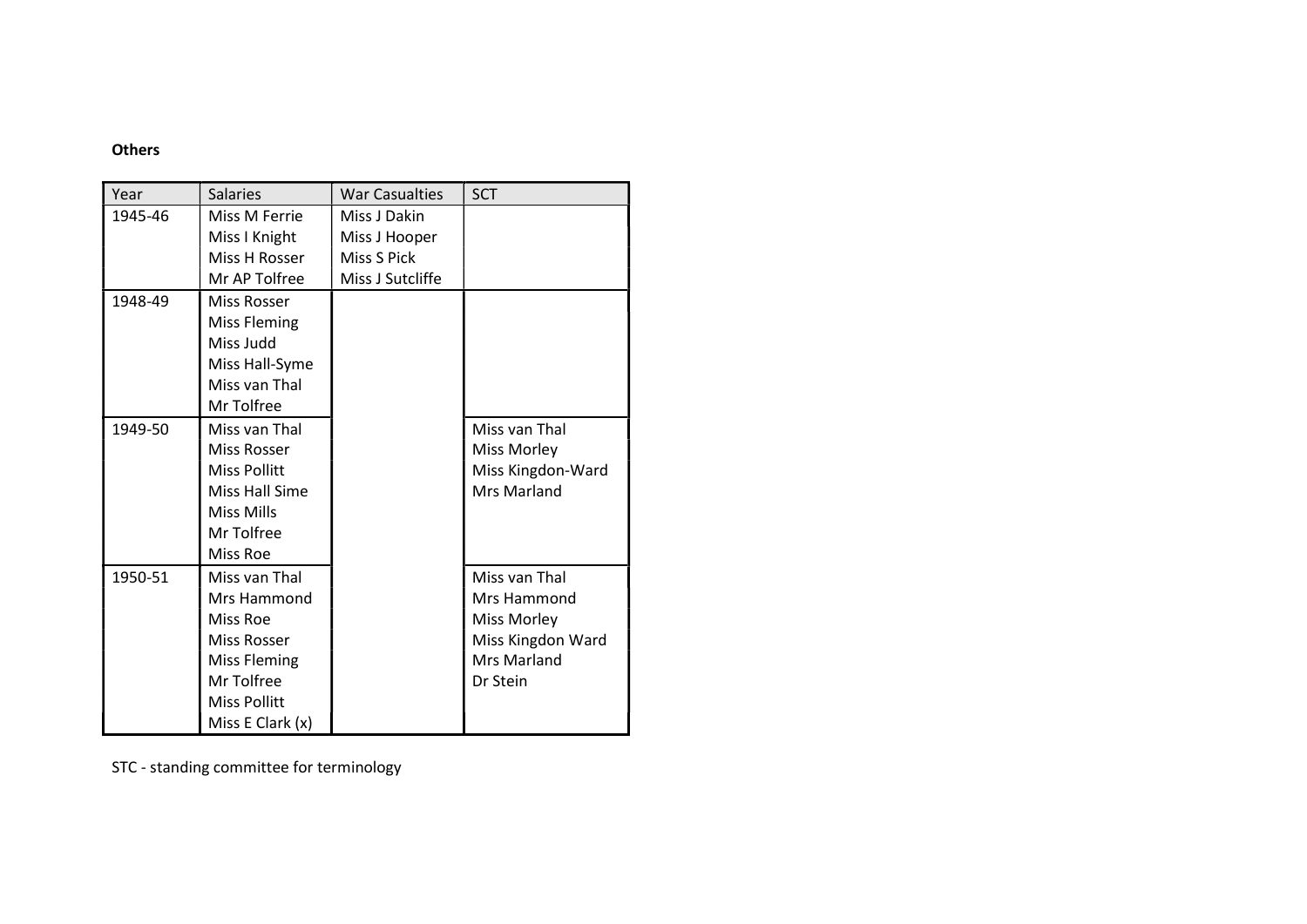### CST Representatives

| Year    | <b>Council BRMA</b>             | <b>PSC</b>                                                                                                     | $SNA^{\sim}$                                                     | PSC and JNC                                                                    | Whitley Council <sup>4</sup>                                                        | <b>Whitley Council B</b>                                                            |
|---------|---------------------------------|----------------------------------------------------------------------------------------------------------------|------------------------------------------------------------------|--------------------------------------------------------------------------------|-------------------------------------------------------------------------------------|-------------------------------------------------------------------------------------|
| 1945-46 | Miss MacLeod<br>Dr Boome        | Miss B Oldrey<br>Miss H Rosser<br>Miss van Thal<br>Miss E Wood                                                 | Miss B Oldrey<br>Miss H Rosser<br>Miss van Thal<br>Mr AP Tolfree |                                                                                |                                                                                     |                                                                                     |
| 1946-47 | ditto                           | Miss Oldrey<br>Miss Roe<br>Miss van Thal<br>Miss E Wood                                                        | Miss Oldrey<br>Mr Tolfree<br>Miss van Thal<br>Miss E Wood        |                                                                                |                                                                                     |                                                                                     |
| 1947-48 | ditto                           |                                                                                                                |                                                                  | Miss van Thal $1$<br>Mrs Marland <sup>1</sup><br>Miss Roe $2$<br>Miss Judd $3$ |                                                                                     |                                                                                     |
| 1948-49 | ditto                           | Miss Rosser <sup>1</sup><br>Miss Fleming <sup>1</sup><br>Miss Judd <sup>2</sup><br>Miss Hall-Syme <sup>3</sup> |                                                                  |                                                                                | Miss Rosser <sup>1</sup><br>Miss Fleming <sup>2</sup><br>Miss van Thal <sup>3</sup> |                                                                                     |
| 1949-50 | <b>Miss Wilkins</b><br>Dr Boome | Miss van Thal <sup>1</sup><br>Miss Pollitt <sup>1</sup><br>Miss Hall Sime <sup>2</sup><br>Miss $Mills3$        |                                                                  |                                                                                | Miss van Thal <sup>1</sup><br>Miss Rosser <sup>2</sup>                              | Miss van Thal <sup>1</sup><br>Miss Rosser <sup>1</sup><br>Miss Pollitt <sup>2</sup> |
| 1950-51 | Miss Renfrew<br>Dr Boome        |                                                                                                                |                                                                  |                                                                                | ditto                                                                               | ditto                                                                               |

BRMA - Board of Registration of Medical Auxiliaries PSC - Professional Staffs Committee

SNA - Salaries Negotiating Committee (~ presuming - Joint Negotiating Committee? (precursor of Whitley))

<sup>1</sup> - official delegate, <sup>2</sup> - official deputy, <sup>3</sup> - unofficial deputy, <sup>4</sup> - specifically Whitley Council A from 1949-50